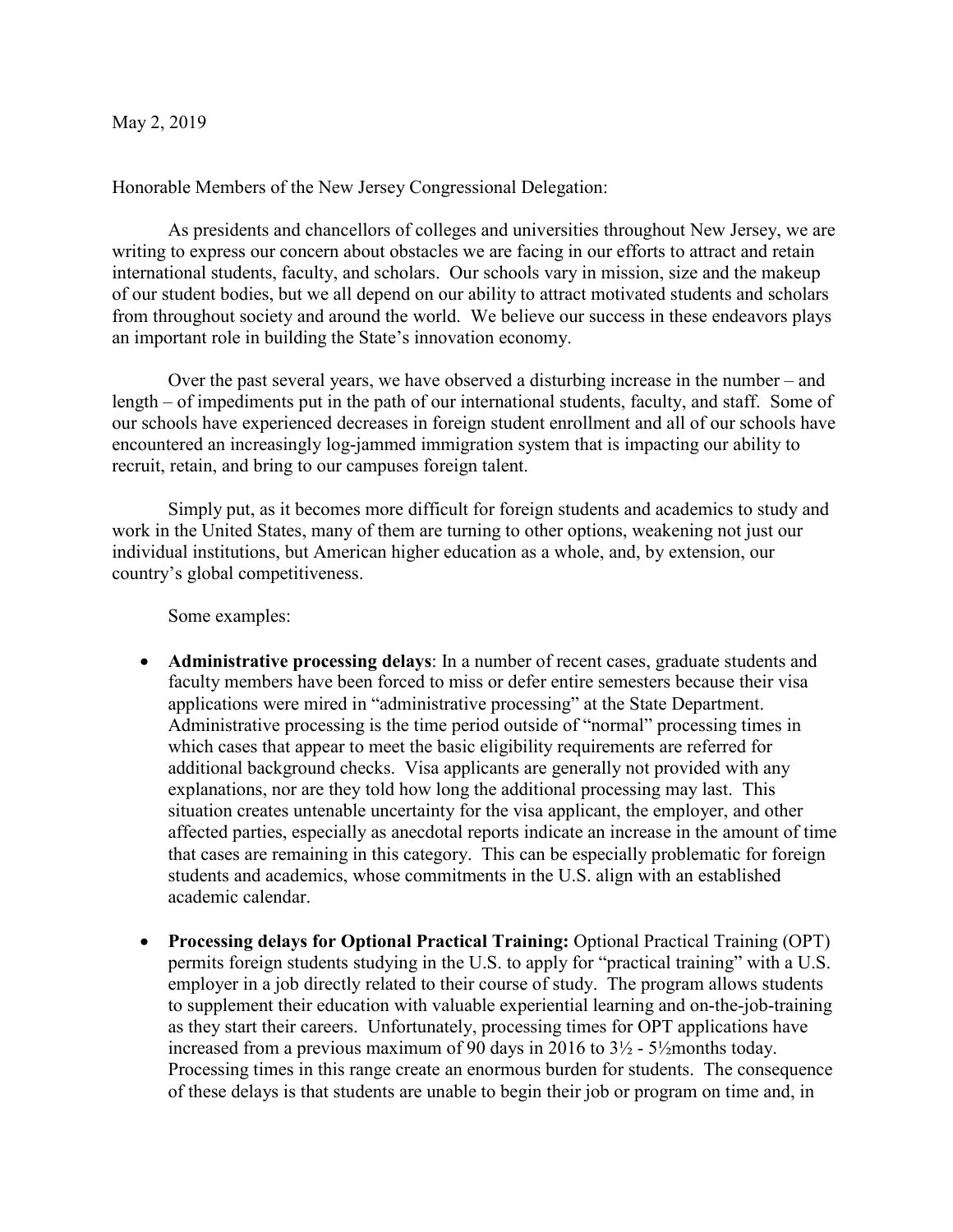many instances, they may lose out on the position altogether. This harms not only the students, but also the employers seeking to hire qualified, U.S.-trained workers for a practical training opportunity.

• **Increased Requests for Evidence**: Over the past year, employers seeking to hire foreign-born employees have seen a dramatic increase in the number of "Requests for Evidence" (RFEs) from United States Citizenship and Immigration Services (USCIS), particularly for H-1B visas, which allow U.S. employers to hire highly-skilled foreign workers in specialty occupations. We understand that USCIS has a responsibility to ensure that it has necessary information about eligibility; we do not doubt that some of these requests are warranted. The scope of the increase, however, is staggering. RFEs for H-1B visa petitions more than doubled between the third and fourth quarters of FY 2017. These requests delay the issuance of visas for employers by months and boost legal costs. Meanwhile, our professors and other employees are putting their lives on hold as they wait for start-dates.

The types of situations described above rarely make front-page news and the isolated impact of each example is certainly not as dramatic as the effect of higher-profile actions such as the rescission of the Deferred Action for Childhood Arrivals program or the travel ban. However, taken together, they create a frustrating and sometimes hostile environment for those wishing to live in and contribute to our communities. This cumulative effect is acutely felt at our colleges and universities, where we depend on the free flow of talent to help fulfill our teaching and research missions.

Our experiences over the past several years are reflected in the findings of two recent reports by the American Immigration Lawyers Association (AILA) and the Council of Graduate Schools (CGS). The [AILA analysis](https://www.aila.org/infonet/aila-policy-brief-uscis-processing-delays) of USCIS data found that the total time it takes the federal government to process foreign visas has increased by 46 percent over the past two fiscal years. Meanwhile, the Council of Graduate Schools [found](https://www.cgsnet.org/ckfinder/userfiles/files/Intl_Survey_Report_Fall2018.pdf) that new enrollments of international students at U.S. graduate schools have fallen for the second year in a row. The CGS report comes on top of a 2018 survey by the Institute of International Education, which [found](https://www.iie.org/en/Research-and-Insights/Open-Doors/Open-Doors-2018-Media-Information) that new foreign student enrollment for undergraduate programs in the U.S. has decreased by 8.9 percent since the 2015-16 school year.

Needless to say, we are very concerned about the findings in these reports. For decades, U.S. academia has been the envy of the world, in part because of our recruitment and acceptance of the finest applicants from around the globe. It has also been an engine of American innovation, bringing together talent from across the nation and around the world to work on the discoveries that fuel our most cutting-edge economic sectors. Our students, both foreign and U.S.-born, are able to learn from the world's best professors and conduct research under the tutelage of the most creative minds in their field. These students, in turn, join the workforce, enter public service, and become educators or researchers themselves. Eventually, their children attend our colleges and universities, and become productive members of society.

As the 116<sup>th</sup> Congress moves forward, we ask that you closely monitor the policies and administrative actions that are threatening the free flow of students and scholars upon which our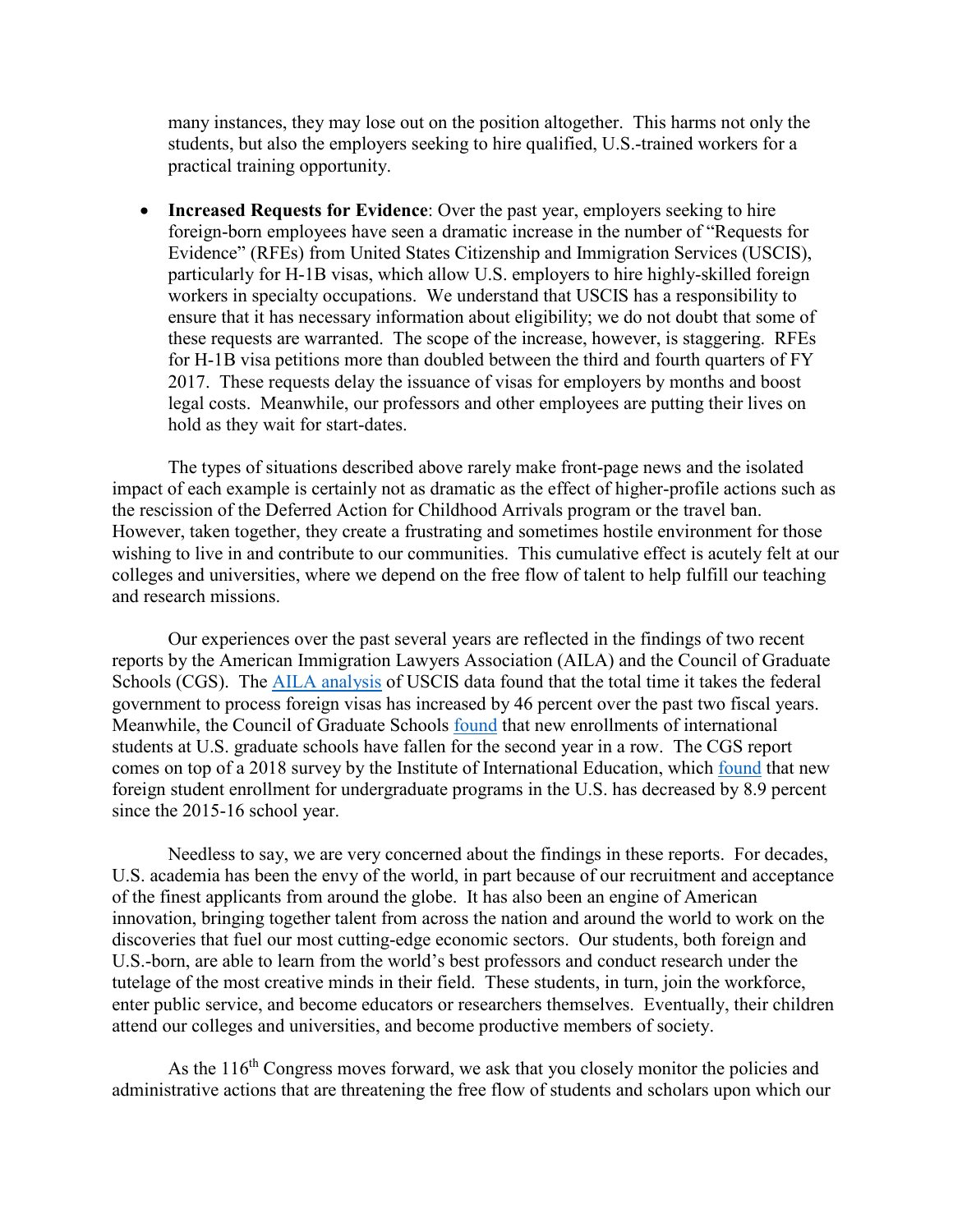colleges and universities depend. We appreciate all your work on these issues and hope that you will continue to let foreign-born individuals on our campuses and throughout the State know that people of all backgrounds and nationalities will always be welcome in New Jersey.

Sincerely,

Bielland G- Swar

Richard A. Levao President Bloomfield College

id (Peichard

Rosalind Reichard Interim President Centenary University

Aller J. Strenbert

Helen J. Streubert President College of Saint Elizabeth

JATA

Christopher A. Capuano, Ph.D. President Fairleigh Dickinson University

for R Mall

Dr. Joseph R. Marbach President Georgian Court University

Kanny H. Blattner

Nancy H. Blattner, Ph.D. President Caldwell University

Kathyn & Foster

Kathryn A. Foster President College of New Jersey

met o

MaryAnn Baenninger President Drew University

Anne M. Prisco, Ph.D. President Felician University

 $\frac{1}{\sqrt{2\cdot 1} \cdot \sqrt{1-\frac{1}{2}} \cdot \sqrt{1-\frac{1}{2}} \cdot \sqrt{1-\frac{1}{2}} \cdot \sqrt{1-\frac{1}{2}} \cdot \sqrt{1-\frac{1}{2}} \cdot \sqrt{1-\frac{1}{2}} \cdot \sqrt{1-\frac{1}{2}} \cdot \sqrt{1-\frac{1}{2}} \cdot \sqrt{1-\frac{1}{2}} \cdot \sqrt{1-\frac{1}{2}} \cdot \sqrt{1-\frac{1}{2}} \cdot \sqrt{1-\frac{1}{2}} \cdot \sqrt{1-\frac{1}{2}} \cdot \sqrt{1-\frac{1}{2}} \cdot \sqrt{1-\frac{1}{2}} \cdot \sqrt{1-\frac{1}{$ 

Dawood Farahi, Ph.D. President Kean University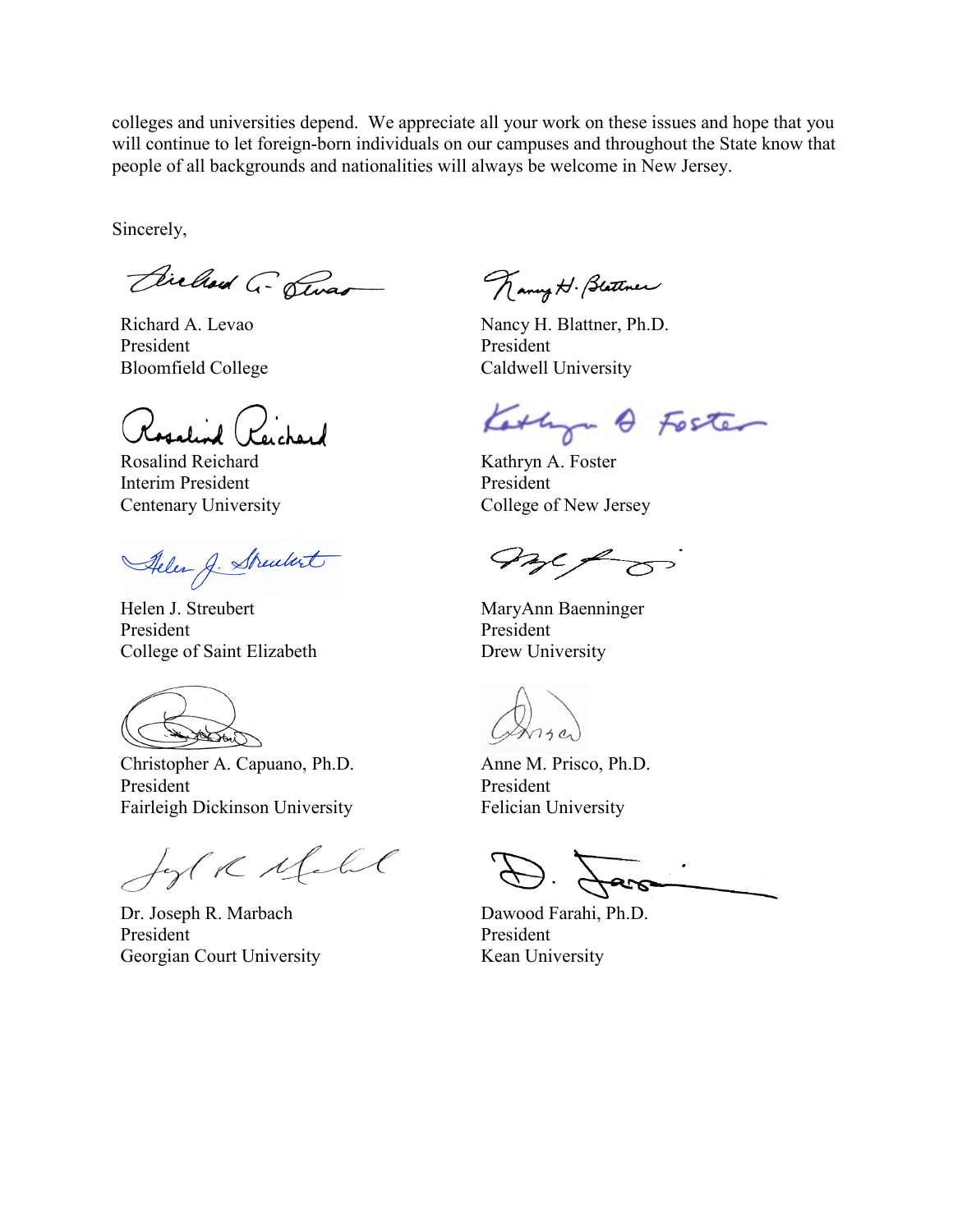Grey J. Dimenna President Monmouth University

Sue Henderson

Sue Henderson President New Jersey City University

Christopher L. Eisgruber President Princeton University

.<br>List

Gregory G. Dell'Omo President Rider University

Robert Barchi President Rutgers, The State University of New Jersey

Phonetic a. Anddon

Phoebe A. Haddon, J.D., LL.M. Chancellor Rutgers University–Camden

O. Cole

Susan A. Cole, Ph.D. President Montclair State University

Joel S. Bloom President New Jersey Institute of Technology

etwhen

Peter P. Mercer President Ramapo College

archin

Ali A. Houshmand President Rowan University

In 1 Stroz

Brian L. Strom, M.D., M.P.H. Chancellor Rutgers Biomedical and Health Sciences

Churtz

Christopher J. Molloy Chancellor Rutgers University–New Brunswick